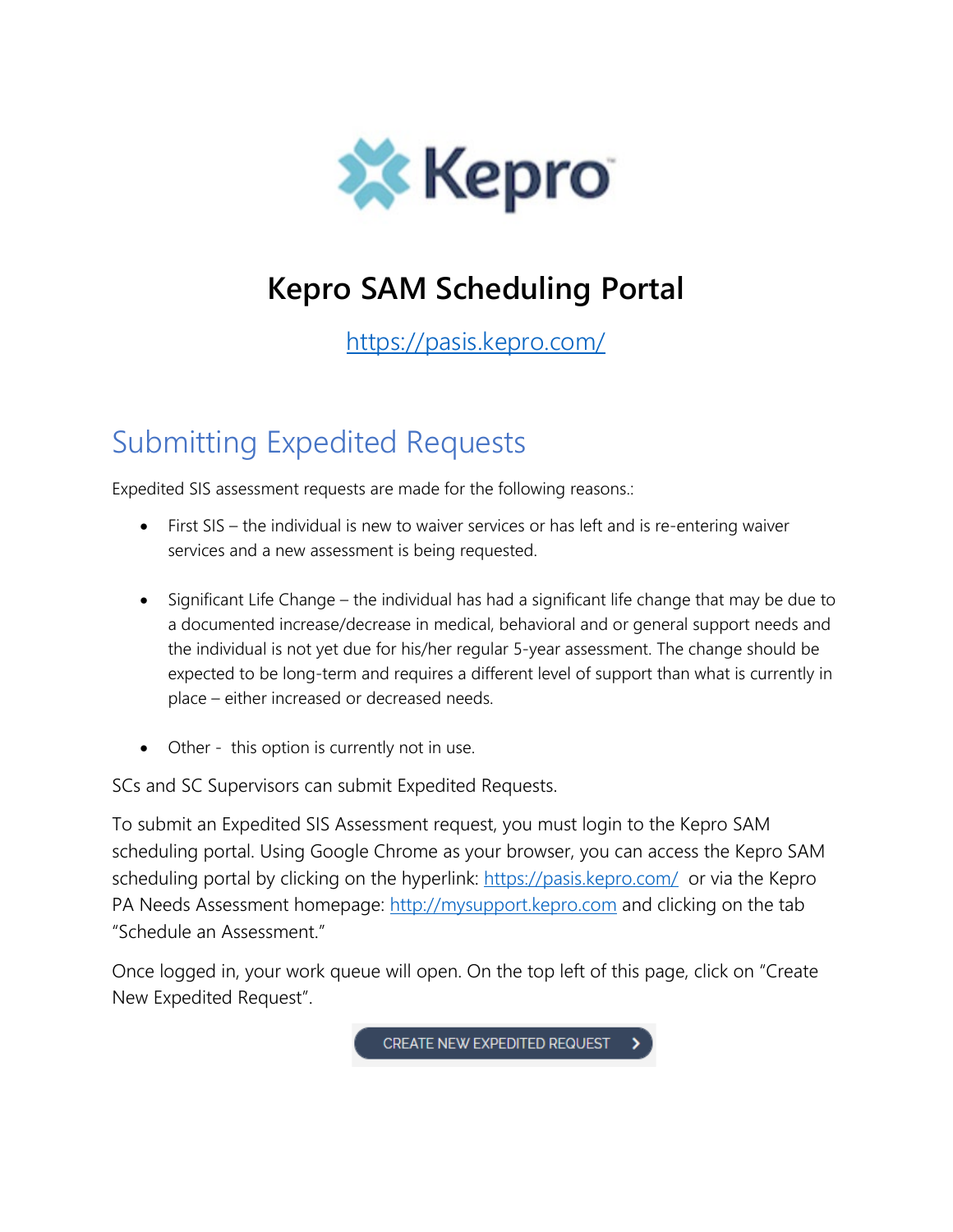A blank record will open where information needed to complete the request is entered. Under "Consumer Information" enter the demographic information. All items with a red (\*) must be completed.

NOTE: The information in this section of the record is for the individual. It is NOT the same of the SC or person to contact when scheduling.

## NOTE: If submitting a request for an individual who lives out of state, please enter the individual's name but list the adddress as that of the SCO of registration so that it goes to the correct AE for approval. DO NOT ENTER THE OUT-OF-STATE ADDRESS AS IT WILL NOT BE RECOGNIZED IN THE SYSTEM.

In the Intepeter section of the record indicate whether or not an interpreter is needed by selecting "Yes" or "No." If yes, in the text box indicate the language needed, e.g., Spanish, ASL, Bengali, etc.

| INTERPRETER NEEDED? * IF YES, LANGUAGE * |  |
|------------------------------------------|--|
| O Yes O No                               |  |
|                                          |  |

Next move on to the Residential Services section of the record. Indicate whether or not the individual receives residentail services by selecting "Yes" or "No." If yes, enter the type of residential services in text box (agency name followed by group home, lifesharing, etc). Also add the residential contact person (Program Specialist is ideal) along with their contact phone number and email.

| RECEIVING RESIDENTIAL SERVICES? * IF YES. PLEASE DESCRIBE. * |                        |                      |  |
|--------------------------------------------------------------|------------------------|----------------------|--|
| O Yes O No                                                   |                        |                      |  |
|                                                              |                        |                      |  |
| <b>CONTACT NAME *</b>                                        | <b>CONTACT PHONE *</b> | <b>CONTACT EMAIL</b> |  |
|                                                              |                        |                      |  |

Next is the Scheduling Information section of the record. In the best time for scheduling, please indicate a preferred time if needed. Currently, we are only completing remote assessments using Microsoft Teams, so a desired meeting location is not necessary.

The Special Notes section is a good place to list any special curcumstances that the scheduler and/or interviewer should be aware of when scheduling or at the time of the interview/ For example, if the individual could be upset if certain things are discussed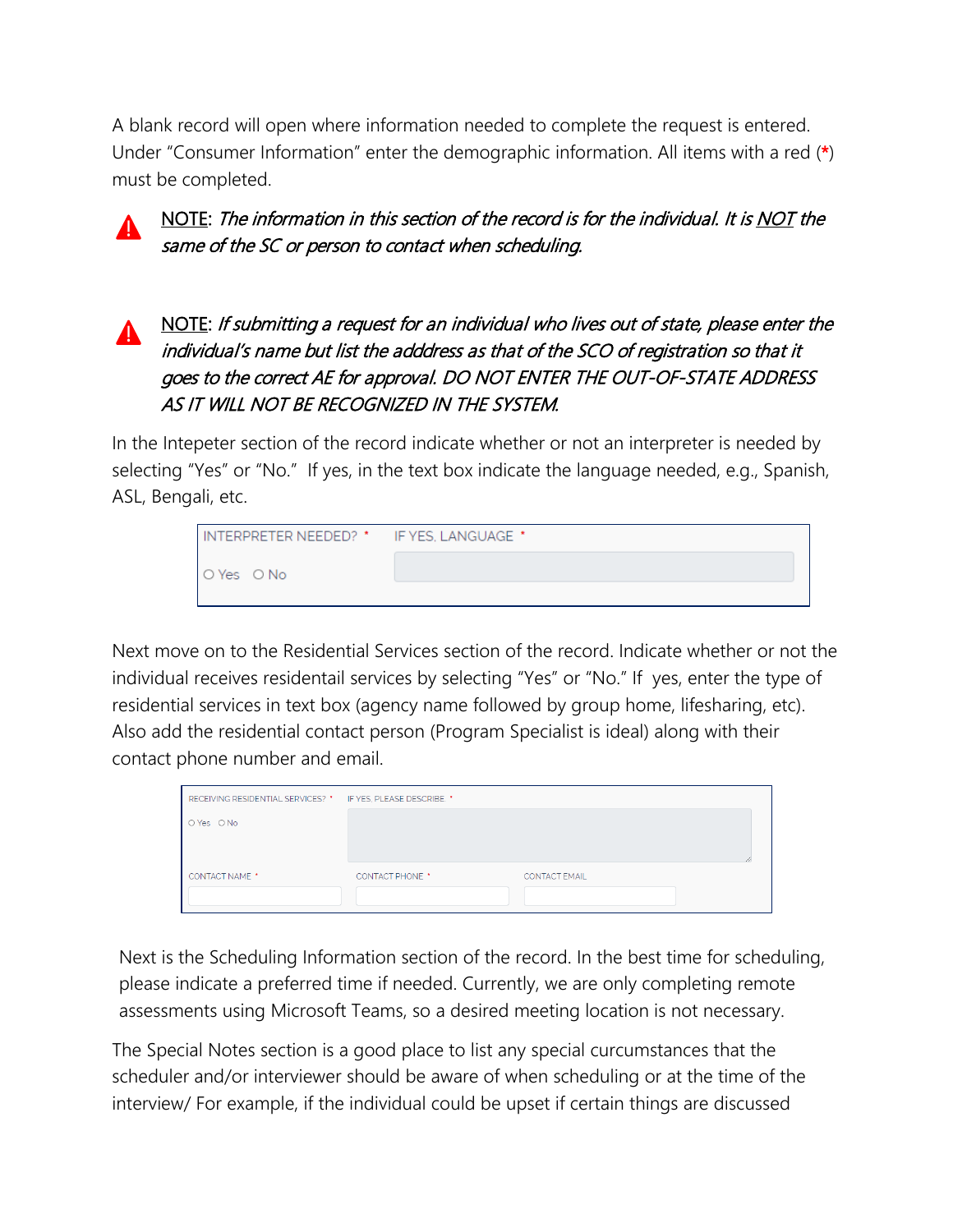during the assessment, it would be important to note that the assessor should talk with the SC prior to the interview. Other information that may be important to note is if an interpreter is needed, will he/she be required for the length of the interview, or only to meet the individual as this is helpful to know when arranging for interpreting services as well as who the interpreter is for (e.g., individual, parent, etc.)

| Scheduling Information   |  |  |
|--------------------------|--|--|
| BEST TIME FOR SCHEDULING |  |  |
| Select One               |  |  |
| DESIRED MEETING LOCATION |  |  |
|                          |  |  |
| SPECIAL NOTES            |  |  |
|                          |  |  |

You are now ready to proceed to Respondent Information where you can enter information for those respondents you wish to participate in the assessment. This is done by clicking on "Add Respondent" which will open fields in which the information can be entered.

| Respondent Information |                        |                                                                   |         |                            |               |               |
|------------------------|------------------------|-------------------------------------------------------------------|---------|----------------------------|---------------|---------------|
| ADD RESPONDENT         | $\mathbf{M}$           | Please include a minimum of two Respondents with your submission. |         |                            |               |               |
| <b>THE CONTRACTOR</b>  | LAST NAME <sup>*</sup> | <b>EMAIL</b>                                                      | PHONE * | RELATIONSHIP *             | <b>AGENCY</b> | <b>DELETE</b> |
|                        |                        |                                                                   |         | Select One<br>$\checkmark$ |               |               |
|                        |                        |                                                                   |         |                            |               | SUTMIT        |

All fields with a red (\*) must be completed.

**NOTE:** The SC should be listed as a respondent and that a minimum of two respondents are required. The Legal Guardian must be included where applicable.

When you have entered information for your first respondent, click "Add Respondent" again, to populate fields to add the next person you wish to attend the assessment, and so on until you have all potential respondents listed. Do **NOT** click submit to add a respondent.

**NOTE:** If residential services are provided, please be sure to list all residential contacts with their name, phone number, email and agency name that you wish to attend the assessment.

When choosing the relationship from the dropdown menu, please try to select the type that best corresponds to the relationship/service. In all cases, please include the agency name, if applicable, as well as the email if available.

If you have added a respondent in error, click on the "Delete" button to remove the entry.